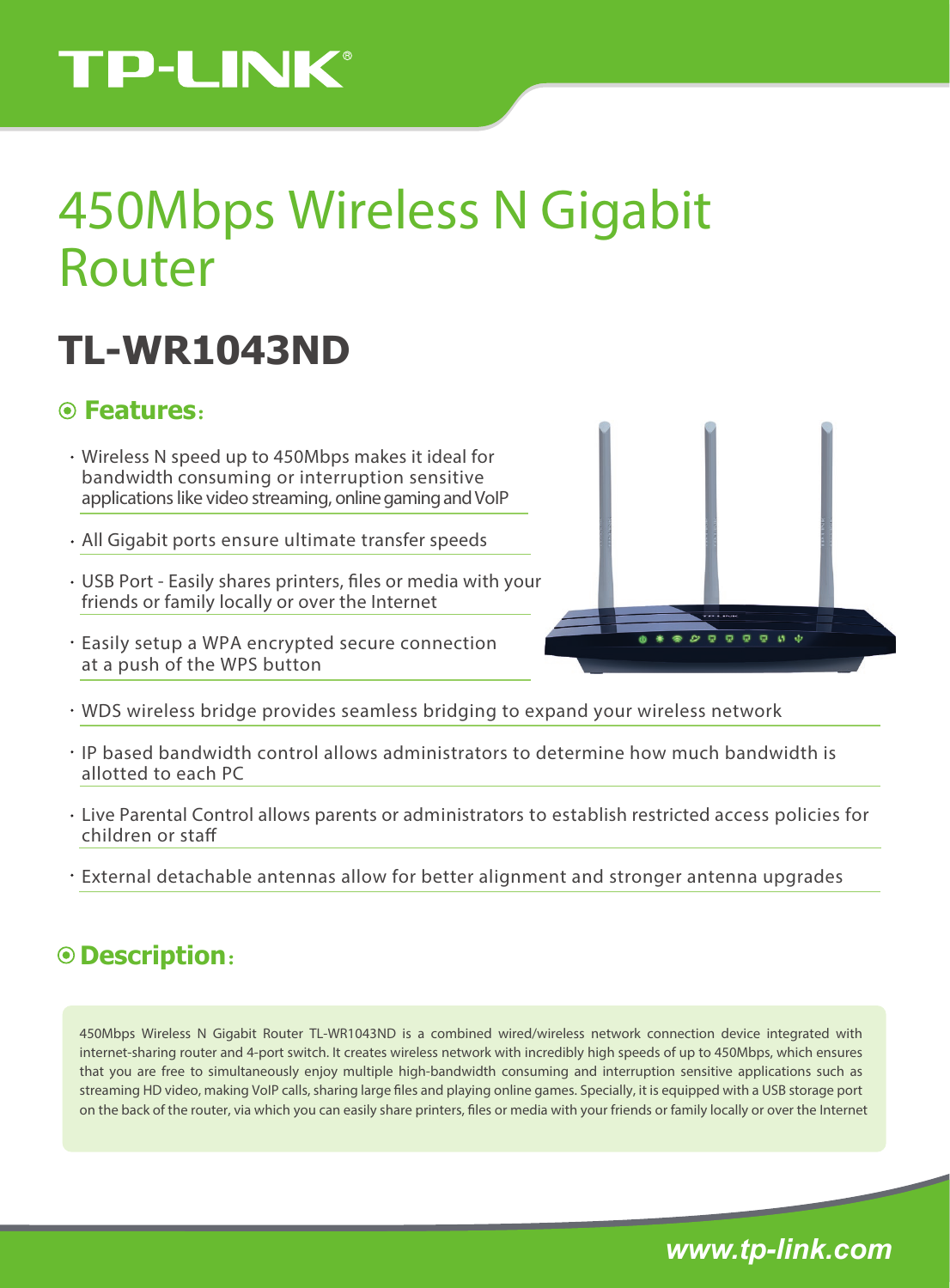## **Specifications**:

| <b>HARDWARE FEATURES</b>     |                                                                                           |
|------------------------------|-------------------------------------------------------------------------------------------|
| <b>External Power Supply</b> | 12VDC / 1.5A                                                                              |
| <b>Wireless Standards</b>    | IEEE 802.11n, IEEE 802.11g, IEEE 802.11b                                                  |
| Antenna                      | 5dBi*3 Detachable Omni Directional (RP-SMA)                                               |
| Dimensions (Wx Dx H)         | 8.9 x 5.6 x 1.2in. (225 x 141 x 30mm)                                                     |
| <b>WIRELESS FEATURES</b>     |                                                                                           |
| Frequency                    | 2.4-2.4835GHz                                                                             |
| <b>Signal Rate</b>           | 11n: Up to 450Mbps(dynamic)                                                               |
|                              | 11g: Up to 54Mbps(dynamic)                                                                |
|                              | 11b: Up to 11Mbps(dynamic)                                                                |
| <b>EIRP</b>                  | <20dBm(EIRP)                                                                              |
| <b>Reception Sensitivity</b> | 270M: -68dBm@10% PER                                                                      |
|                              | 130M: -68dBm@10% PER                                                                      |
|                              | 108M: -68dBm@10% PER                                                                      |
|                              | 54M: -68dBm@10% PER                                                                       |
|                              | 11M: -85dBm@8% PER                                                                        |
|                              | 6M: -88dBm@10% PER                                                                        |
|                              | 1M: -90dBm@8% PER                                                                         |
| <b>Wireless Functions</b>    | Enable/Disable Wireless Radio, WDS Bridge, WMM, Wireless Statistics                       |
| Wireless                     | 64/128/152-bit WEP, WPA / WPA2, WPA-PSK / WPA2-PSK                                        |
| <b>SOFTWARE FEATURES</b>     |                                                                                           |
| <b>WAN Type</b>              | Dynamic IP/Static IP/PPPoE/                                                               |
|                              | PPTP(Dual Access)/L2TP(Dual Access)/BigPond                                               |
| <b>DHCP</b>                  |                                                                                           |
|                              | Server, Client, DHCP Client List, Address Reservation                                     |
| Quality of Service           | WMM, Bandwidth Control                                                                    |
| Port Forwarding              | Virtual Server, Port Triggering, UPnP, DMZ                                                |
| <b>Dynamic DNS</b>           | DynDns, Comexe, NO-IP                                                                     |
| <b>VPN Pass-Through</b>      | PPTP, L2TP, IPSec (ESP Head)                                                              |
| <b>Access Control</b>        | Parental Control, Local Management Control, Host List, Access Scheule, Rule<br>Management |
|                              | DoS, SPI Firewall                                                                         |
| <b>Firewall Security</b>     | IP Address Filter/MAC Address Filter/Domain Filter                                        |
|                              | IP and MAC Address Binding                                                                |
|                              | <b>Access Control</b>                                                                     |
| Management                   | Local Management                                                                          |
|                              | Remote Management                                                                         |
| USB port function            | Support Storage Sharing, FTP Server, Media Server, Print Server                           |

Specifications are subject to change without notice. TP-LINK is a registered trademark of TP-LINK Technologies Co., Ltd. Other brands and product names are trademarks or<br>registered trademarks of their respective holders. N

*www.tp-link.com*